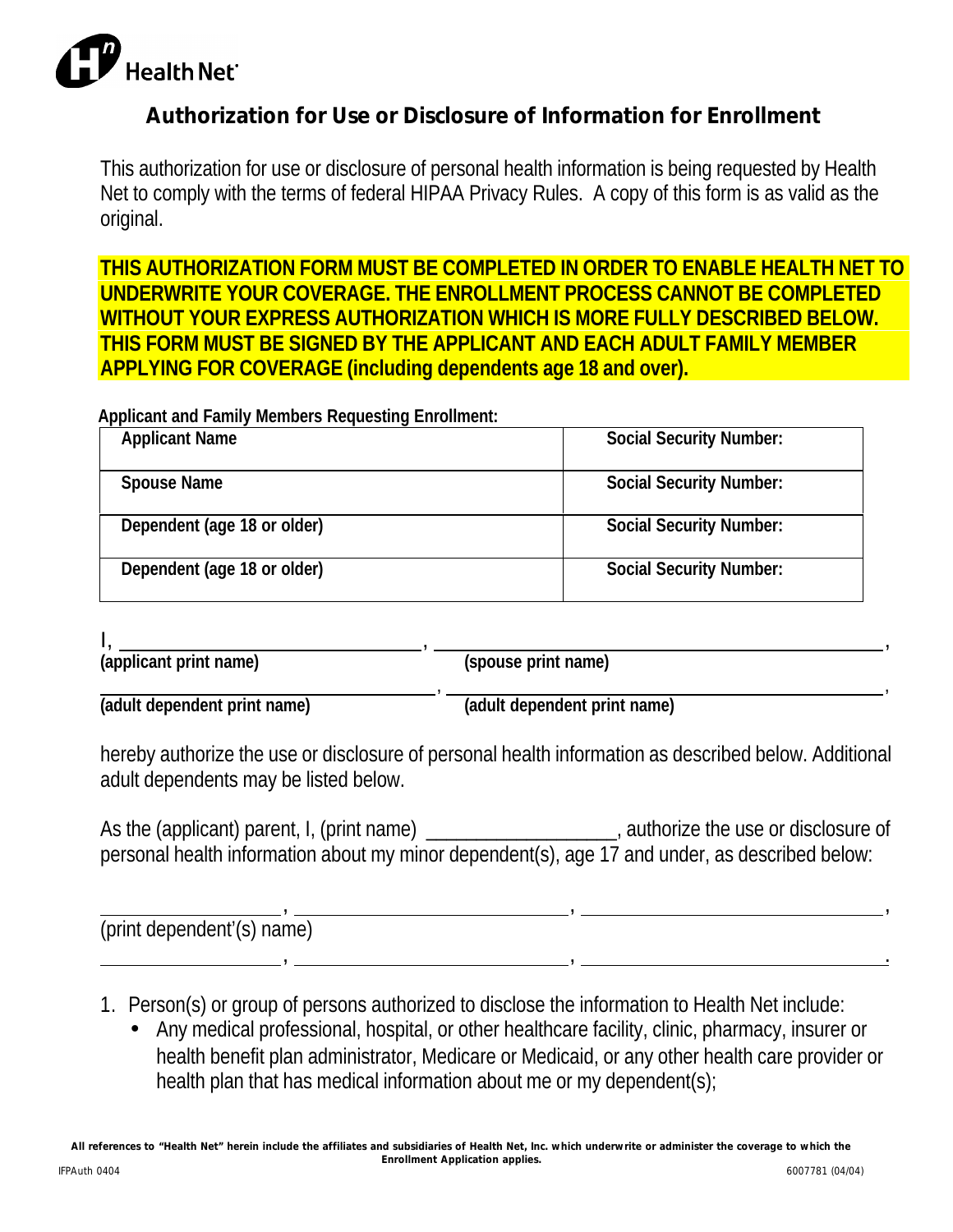- Health care providers or health plans indicated in my application for coverage or on my dependents' applications for coverage, or identified by me during a health history interview in regard to myself or my dependent(s), or identified by me or my dependent(s) to my agent, or any other healthcare provider or health plan referred to in my medical records or my dependent(s) medical records.
- 2. I authorize the following person(s) or group of persons to receive the information disclosed by one of the persons or organizations listed in paragraph 1 above, and to use that information and the information included on my application for coverage to underwrite and rate the health plan coverage for which I have applied:
	- Health Net and its affiliates including, but not limited to, its agents, underwriting operations, claims operations, legal representatives, its Medical Director or his/her designees, and its sales and marketing operations. I understand that Health Net may condition my or my dependents' enrollment in the health plan on my **signing this Authorization and initialing this paragraph 2**.

Applicant \_\_\_\_\_ Spouse \_\_\_\_ Dependent \_\_\_\_ Dependent \_\_\_\_

- 3. Description of the information that may be used or disclosed includes: All health information pertaining to me or my minor dependent(s), if applicable, related to the diagnosis, treatment or prognosis with respect to any physical, accident, illness, medical or mental condition, including but not limited to, alcohol abuse, substance abuse, mental or emotional disorders, AIDS (Acquired Immune Deficiency Syndrome), or ARC (AIDS-Related Complex), except psychotherapy notes, and any other related information, including but not limited to, the information provided on my application.
- 4. I understand that if this Authorization is for disclosures to someone other than Health Net, personal health information disclosed may be subject to re-disclosure by the recipient, in which case it would no longer be protected by federal Privacy Rules. However, Health Net is subject to federal Privacy Rules and any information Health Net receives is protected by these Rules.
- 5. I understand that my enrollment in Health Net's health plan may be conditioned on my signing this Authorization and initialing paragraph 2. I understand that I may refuse to initial paragraph 2 of this Authorization, and that such refusal could affect my enrollment in the health plan or eligibility for benefits under the health plan.
- 6. If the person completing this Authorization is the personal representative of the applicant or dependent, describe your authority to act on this person's behalf.

 $\overline{a}$ 

 $\overline{a}$